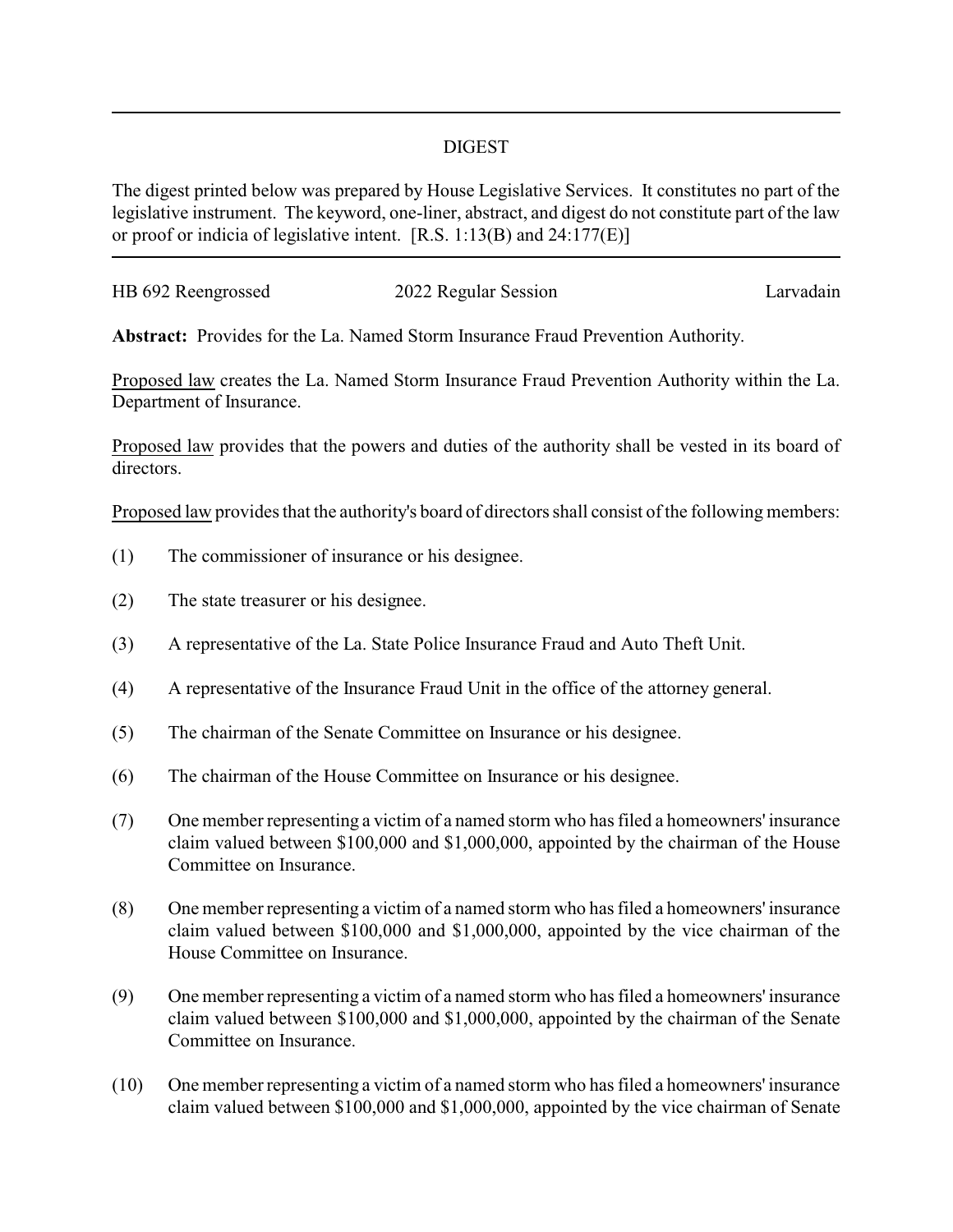Insurance Committee.

- (11) One member representing a business owner who has filed an insurance claim in excess of \$150,000 as a result of a named storm, appointed by the chairman of the House Committee on Insurance.
- (12) One member representing a business owner who has filed an insurance claim in excess of \$150,000 as a result of a named storm, appointed by the chairman of the Senate Committee on Insurance.
- (13) One member appointed by the La. State Licensing Board for Contractors.
- (14) One member appointed by the American Policyholders Association.
- (15) One member appointed by the La. Professional Engineering and Land Surveying Board.
- (16) One member appointed by the National Association of Mutual Insurance Companies.
- (17) One member appointed by the La. Association for Justice.
- (18) One member appointed by the La. Claims Association.
- (19) One member appointed by United Policyholders.
- (20) A representative of the American Property Casualty Insurance Association.
- (21) A representative of the Consumer Federation of America.

Proposed law provides that the commissioner shall serve as the chairman of the board until its first meeting, at which time the board shall elect one of its members as chairman.

Proposed law provides that the members of the board shall serve without compensation, except reasonable reimbursement for necessary travel and expenses.

Proposed law provides that the authority shall meet at the call of the chairman or as provided in the authority's bylaws. Provides that meetings may be held anywhere within the state and shall be open public meetings.

Proposed law provides that the authority shall have the powers necessary and convenient to implement and effectuate the purposes and provisions of proposed law and the powers delegated to the authorityby other laws; however, proposed law does not grant the authority the power to contract for personnel.

Proposed law creates the Named Storm Insurance Fraud Prevention Authority Fund within the state treasury.